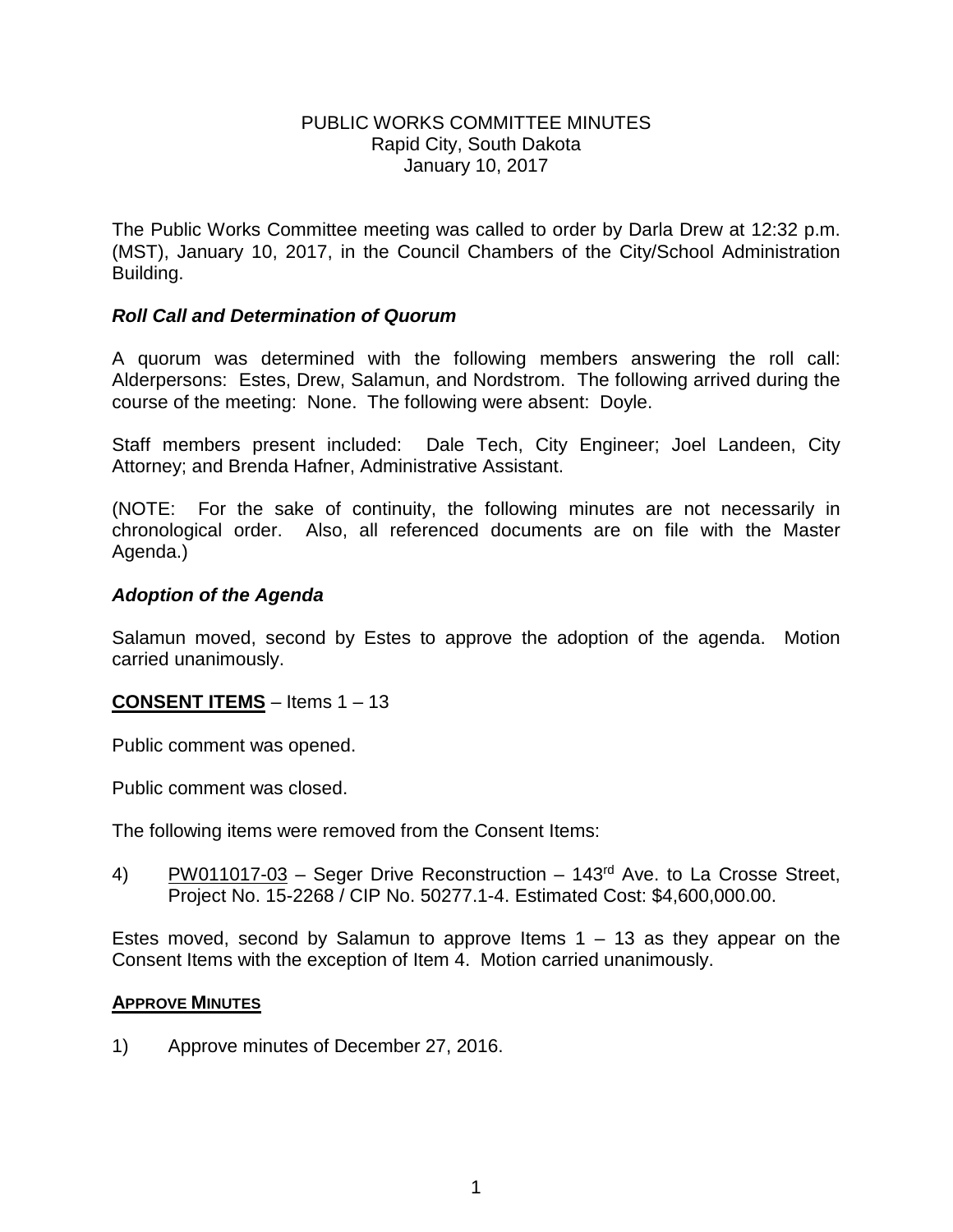# **ITEMS FROM THE MAYOR**

2) PW011017-01 – Confirm the Reappointment of John Van Beek and New Appointment of Robert "RC" Scull to the Rapid City Trenching Board.

## **ITEMS FROM THE PUBLIC WORKS DEPARTMENT**

#### **APPROVE CHANGE ORDER**

3) PW011017-02 – Change Order #2F to Highmark, Inc. for Dyess Avenue Reconstruction and Downstream Drainage Channel Improvements. Project No. 12-2032 / CIP No. 50934 for a decrease of \$162,983.60.

## **AUTHORIZE STAFF TO ADVERTISE FOR BIDS**

5) PW011017-04 – East St. James 12" Water Main Loop, Project No. 16-2346 / CIP No. 50917. Estimated Cost: \$125,000.00.

#### **AUTHORIZE MAYOR AND FINANCE OFFICER TO SIGN**

- 6) PW011017-05 Agreement between the City of Rapid City and HDR Engineering, Inc. for Professional Services for Water and Water Reclamation Utility Rate Study, Project No. 16-2191 / CIP No. 50935 in the amount of \$199,695.00.
- 7) PW011017-06 Agreement between the City of Rapid City and Brian Dail for Purchase of Water Rights.
- 8) PW011017-07 Real Property Purchase Agreement between the City of Rapid City and Carla and Ryan Barber for the property located at 103 E. Anamosa Street for Anamosa Street Reconstruction – Midway to Milwaukee, Project No. 07-1473 / CIP No. 50559 in the amount of: \$129,500.00 and Authorize Public Works Director to sign amendments thereto.

#### **ENGINEERING SERVICES**

- 9) PW011017-08 Authorize Lowering the Percentage of Work that the General Contractor Must Perform from 50% to 35% for Seger Drive Reconstruction, Project 15-2268 / CIP No. 50277.1-4.
- 10) PW011017-09 Approve Corrected funding for Bid Award Recommendation for Project #16-2345.
- 11) PW011017-10 Approve Corrected funding for Advertising Authority and Bid Award Recommendation for Project #16-2351.